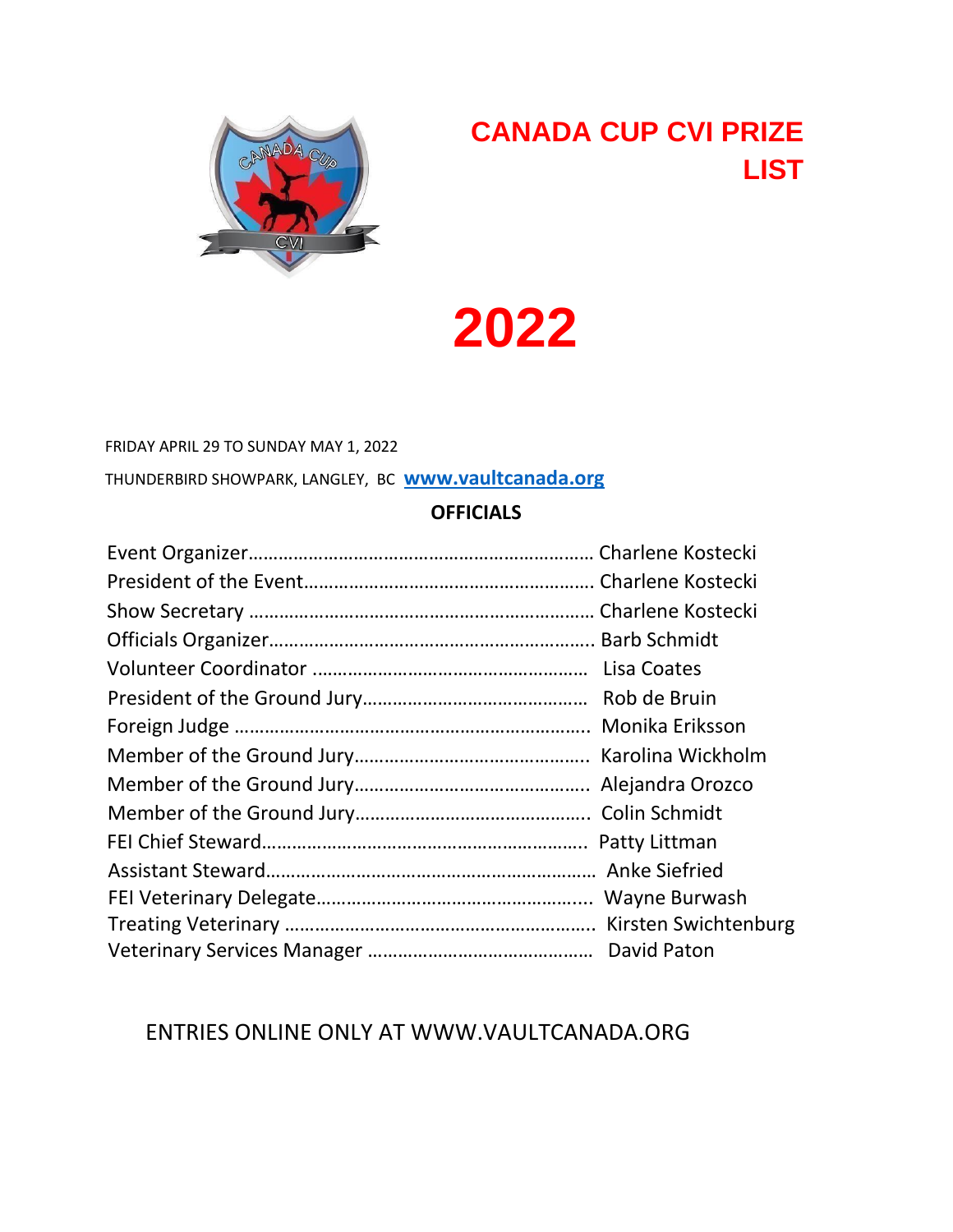# For additional information see the approved schedule at [www.vaultcanada.org](http://www.vaultcanada.org/)  Please email Charlene Kostecki at charlenekostecki@gmail.com or text or call 604 992-7220

**TENTATIVE SCHEDULE** 

|                                                                                        | Online registration closes at midnight March 13 <sup>th</sup> , 2022 |  |
|----------------------------------------------------------------------------------------|----------------------------------------------------------------------|--|
|                                                                                        |                                                                      |  |
|                                                                                        | Music must be uploaded to the online registration by club            |  |
|                                                                                        |                                                                      |  |
| Stabling will be available from 1:00pm on Thursday until Monday<br>morning May 2, 2022 |                                                                      |  |
|                                                                                        | Early arrival on Wednesday is available for an additional fee.       |  |
|                                                                                        | Riding and lunging will be available Thursday in outdoor             |  |
|                                                                                        | Official Vaulting Training will be available 5pm-8pm Thursday        |  |

#### **THURSDAY April 28, 2022**

Horse Inspection in Stables………………………………………… 1:00 to 4:00 pm (subject to change)

#### **FRIDAY April 29, 2022**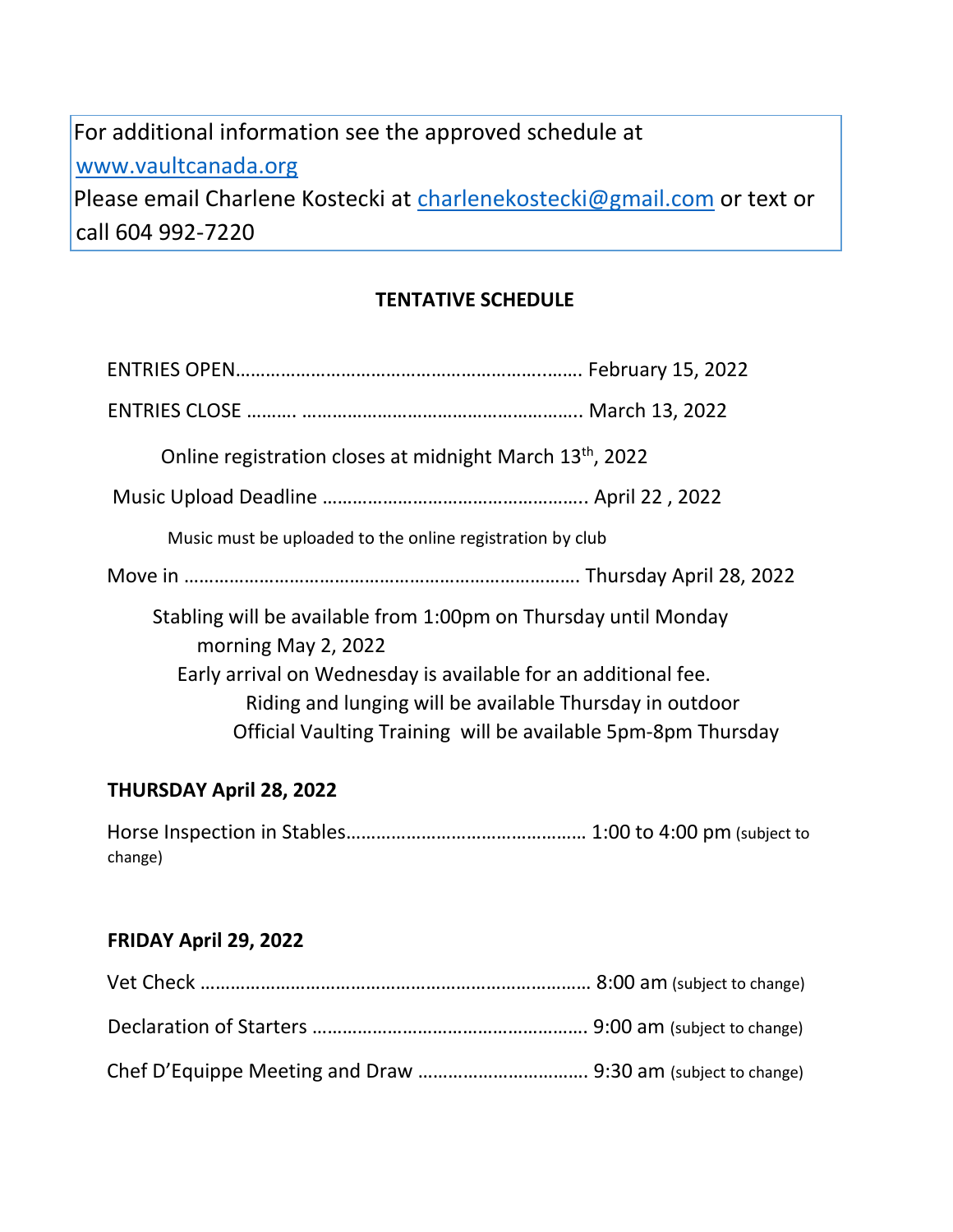Competition Starts …………………………………………………….. 12:00 pm (subject to change)

#### All CVI 1\*

Awards for CVI 1\* …………………………….…………………………6:00pm (subject to change)

# **SATURDAY APRIL 30, 2022**

Competition starts at approximately 8:00am

CVI 2\*,CVIY, CVI 3\* classes (individual and PDD, Squad)

# **SUNDAY MAY 1, 2022**

Competition starts at approximately 8:00am

Awards will be held 45 minutes after competition ends

# **GENERAL RULES AND REGULATIONS**

This competition is recognized by both the FEI and Equine Canada. FEI and Equine Canada rules apply with the FEI rules superseding Equine Canada rules when there is a conflict. Current rules can be found at [www.vaultcanada.org](http://www.vaultcanada.org/) 

The 2022 Canada Cup CVI is a sanctioned Platinum competition member of Equestrian Canada, 308 Legget Drive suite 100 Ottawa Ontario K2K 1Y6 and is governed by the rules of EC. The competition is hosted by the Equestrian Vaulting Association of BC.

Statement of Principles Equestrian Canada (EC), the national equestrian federation of Canada, supports adherence to humane treatment of horses in all competitions under its jurisdiction. The EC is committed to:

- Upholding the welfare of horses, regardless of value, as a primary consideration in all activities;
- Requiring that horses be treated with kindness, respect, and the compassion that they deserve, and that they never be subjected to mistreatment;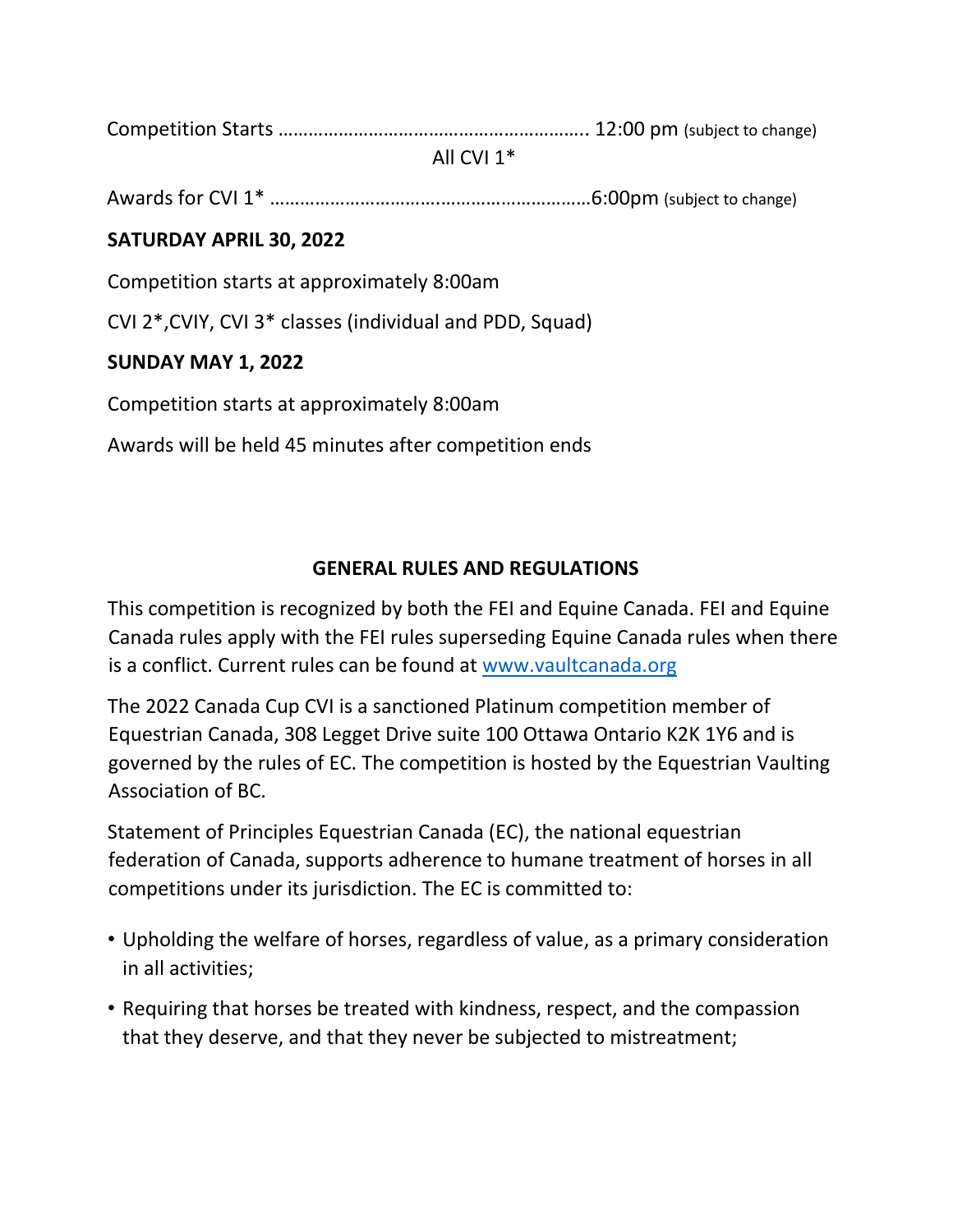- Ensuring that owners, trainers and exhibitors or their agents use responsible care in the handling, treatment and transportation of their horses as well as horses placed in their care for any purpose;
- Providing for the continuous well-being of horses by encouraging routine inspection and consultation with health care professionals and competition officials to achieve the highest possible standards of nutrition, health, comfort, sanitation and safety as a matter of standard operating procedure;
- Continuing to support scientific studies on equine health and welfare;
- Increasing education and training and horsemanship practices;
- Requiring owners, trainers and exhibitors to know and follow their sanctioning organization's rules and to work within industry regulations in all equestrian competition;
- Reviewing, revising and developing competition rules and regulations that protect the welfare of horses. The standard by which conduct or treatment will be measured is that which a person, informed and experienced in generally accepted equine training and exhibition procedures, would determine to be neither cruel abusive nor inhumane

"Any horse entered in any class at a competition may be selected for equine medication control testing while at the event location."

"Per Article A801, every entry at an EC-sanctioned competition shall constitute an agreement by the person responsible that the owner, lessee, trainer, manager, agent, coach, driver or rider and horse shall be subject to the EC constitution and all rules of EC and any additional rules set by the competition. It is the responsibility of all individuals participating in any capacity in EC-sanctioned competitions to be knowledgeable regarding the EC constitution and the applicable rules of EC and the additional rules, if any, imposed by the competition. Do not participate in this EC- sanctioned competition in any capacity if you do not consent to be bound by the constitution and rules of EC and any additional rules imposed by the competition."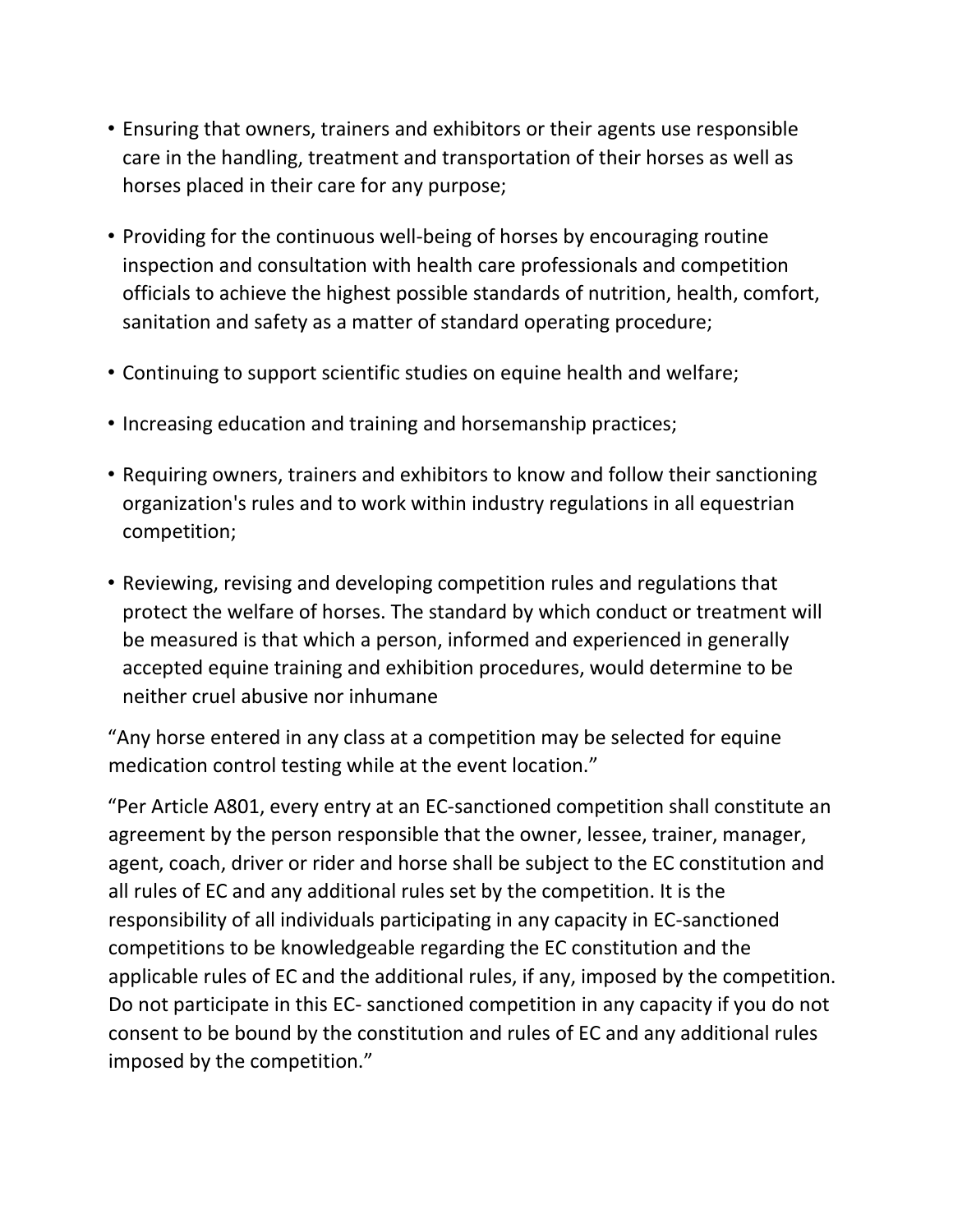Competition numbers on horses must be worn at all times outside of the stabling area.

**ENTRY DEADLINE:** MARCH 13, 2022, all entries completed and paid for.

**Entries OPEN FEBRUAR 15**, 2022. All entries should be entered online at [www.vaultcanada.org](http://www.vaultcanada.org/) [,](http://www.vaultcanada.org/) [ple](http://www.vaultcanada.org/)ase email charlenekostecki@gmail.com for assistance or if you have any questions.

**Entries CLOSE MARCH 13**, 2022. Should be entered online at [www.vaultcanada.org](http://www.vaultcanada.org/) [\(onlin](http://www.vaultcanada.org/)e system closes at midnight MARCH 13), contact Charlene Kostecki at 604 992-7220 (via text or call) or charlenekostecki@gmail.com with any questions.

FOREIGN ENTRIES must enter through their NF and the online system

#### **PAYMENT IS DUE WITH ENTRIES, ONE PAYMENT PER CLUB, by MARCH 13, 2022**

**REGISTRATION FEE:** \$95 for all vaulters and lungers

**CVI 1\* ONE ROUND**: \$175 Individual **CVI 2\*\*,CVI Y, 3\*\*\* Two rounds:** \$275 Individual **CVI 1\*,2\*\*,3\*\*\*, PAS de DEUX:** \$280 **CVI 1\* SQUAD:** \$400 **CVI 2\*\*,3\*\*\* SQUADS:** \$600

#### **STABLING:**

Stabling Thursday to Sunday: \$350 (shavings by bag bought separately)

Early arrival Wednesday stabling: \$50

Tack Stall: \$300

**Drug Testing Fee:** \$45

**CAMPING:** available onsite at Thunderbird Show Park, register online with entries.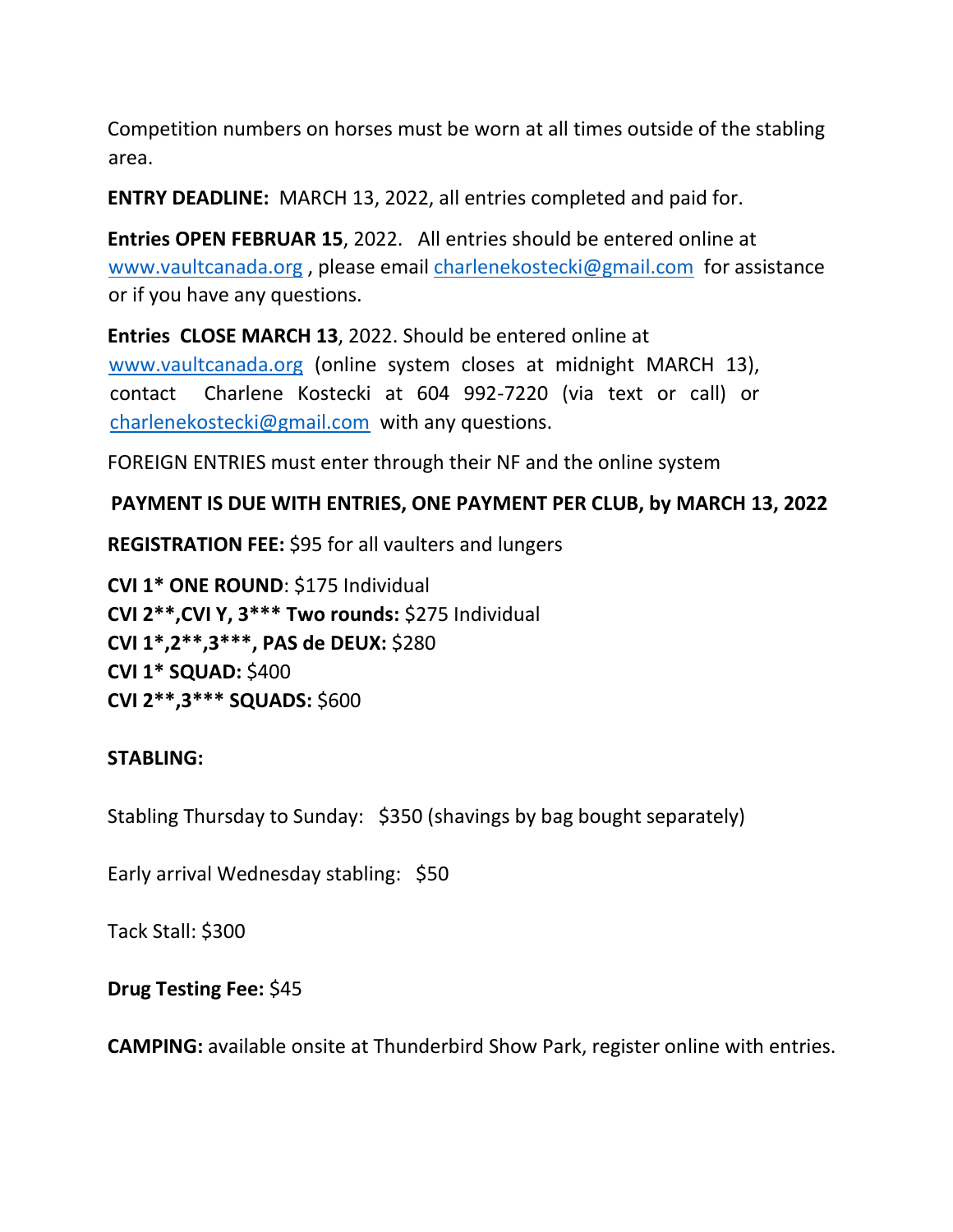# **Hoodie:** \$40

Will be available to order online with entries.

Sizes: Adult S, M, L, XL

### **MEMBERSHIPS AND REGISTRATIONS:**

All Athletes, Lungers and Horses in the CVI must be registered with the FEI. All Canadian athletes must have current Provincial Membership and a Platinum Sport Licence from Equine Canada.

All Foreign Athletes and Lungers must have current memberships and licenses through their NF.

All Foreign horses must have Passports per FEI Rules.

FEI Passports are required for all horses competing in 3\* classes and all Foreign Horses. FEI Registration Number is required for all Canadian horses competing only in 1\* or 2\* classes, and an EC National Passport.

For more detailed information please see the approved schedule at [www.vaultcanada.org](http://www.vaultcanada.org/) 

**VACCINATIONS** – Equine Influenza as per 2015 Veterinary Regulations A1028 Horses competing at an FEI event must have the Equine Influenza Vaccination in accordance with the Veterinary Regulations that can be found on the Draft Schedule at [www.vaultcanada.org](http://www.vaultcanada.org/) 

# **WAIVERS AND RELEASE FORMS**

Waivers and release forms will be available online shortly after entries close. In order to compete all participants must complete the online liability waiver by **April 17, 2022**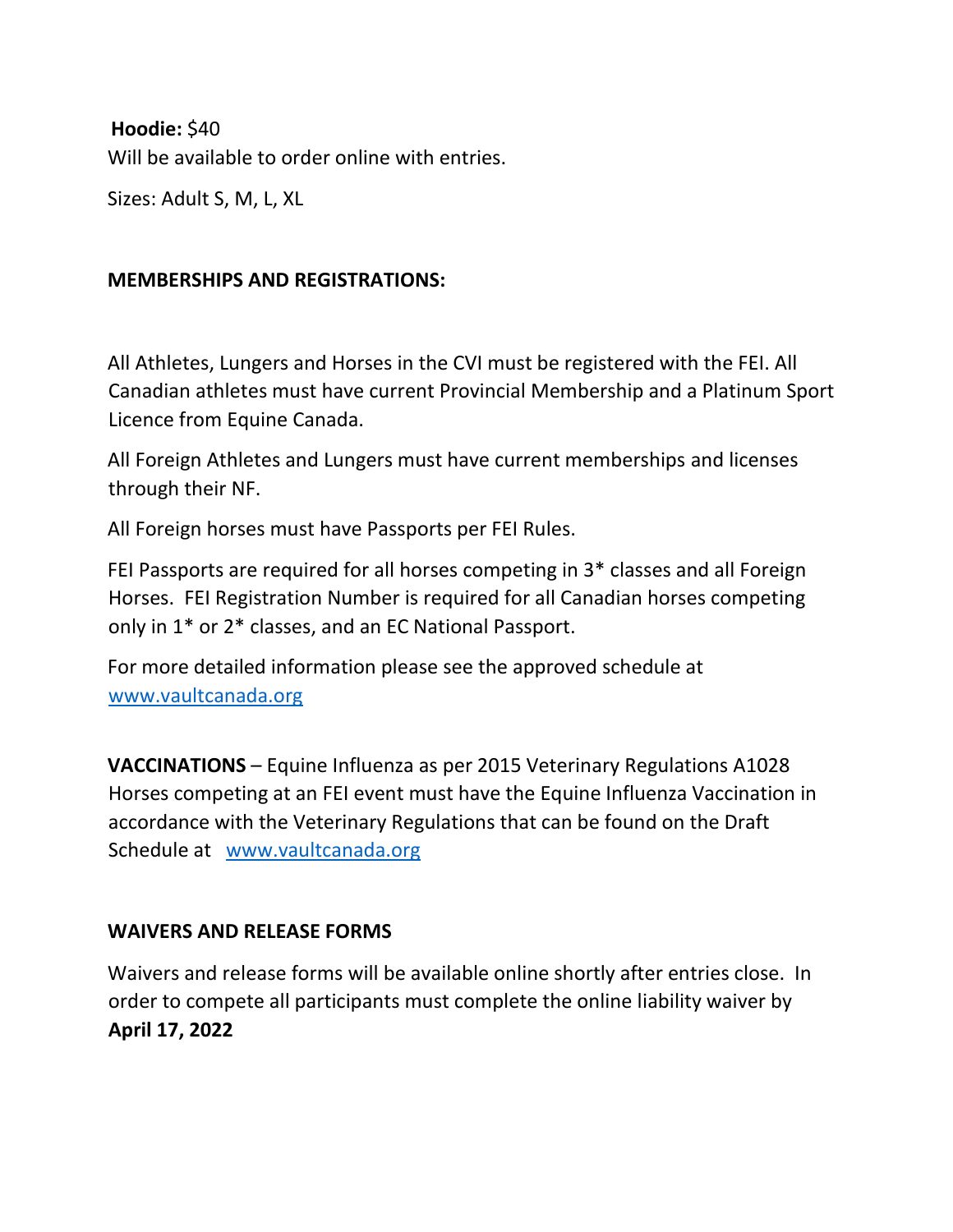#### **NOTICE OF NEW CONCUSSION PROTOCOLS**

**Equestrian Canada (E C ) has become one of the first national governing bodies for sport in Canada to release official, sport-specific guidelines on return-to-play protocols for athlete concussions.** 

**Though we acknowledge that all equestrian sports have an inherent risk of concussion in participation there is no need to increase risk unnecessarily.** 

**Key components of the new Accidents & Return to Play include the following:** 

- **In the event of a fall/accident where a concussion can be reasonably suspected, the competitors must receive medical clearance by qualified medical personnel onsite before continuing to compete.**
- **The competitor is solely responsible for ensuring the onsite medical assessment takes place. Should a competitor refuse to be evaluated, they will be disqualified from the competition.**
- **If onsite qualified medical personnel suspect a concussion or believe the competitor may be at risk of concussion due to the nature of the fall or impact, the competitor will be suspended from competition and placed on a Medical S suspension List until medically released.**
- **C competitors will remain on the E C Medical suspension List until they submit an E C return to Play Form, signed by a licensed physician, to E C .**
- **No competitor shall compete at E C sanctioned competitions while on the EC Medical suspension List and competition organizers may refuse entry to anyone currently on the list.**

**The full Accidents & Return to Play rule can be found in the 2017 Rules of Equestrian Canada, Section A, General Regulations, Article 101, published in January 2017.** 

**Falls are not unexpected in vaulting and, in fact, most of them are simply a slip off the horse. Our judges are trained to recognize the severity of a fall. In a simple slip off the horse the bell will not ring, the timer is not stopped and the vaulter is expected to remount the horse as quickly as possible and continue their performance in the remaining time allowed by the rules.** 

**In a more severe fall the judge will ring the bell to stop of timer. The vaulter must then do a self-examination to determine if they are able to continue. It is important that vaulters are honest with themselves about their symptoms and that they do not continue if there is any suspicion that there might be a concussion or other serious injury.**